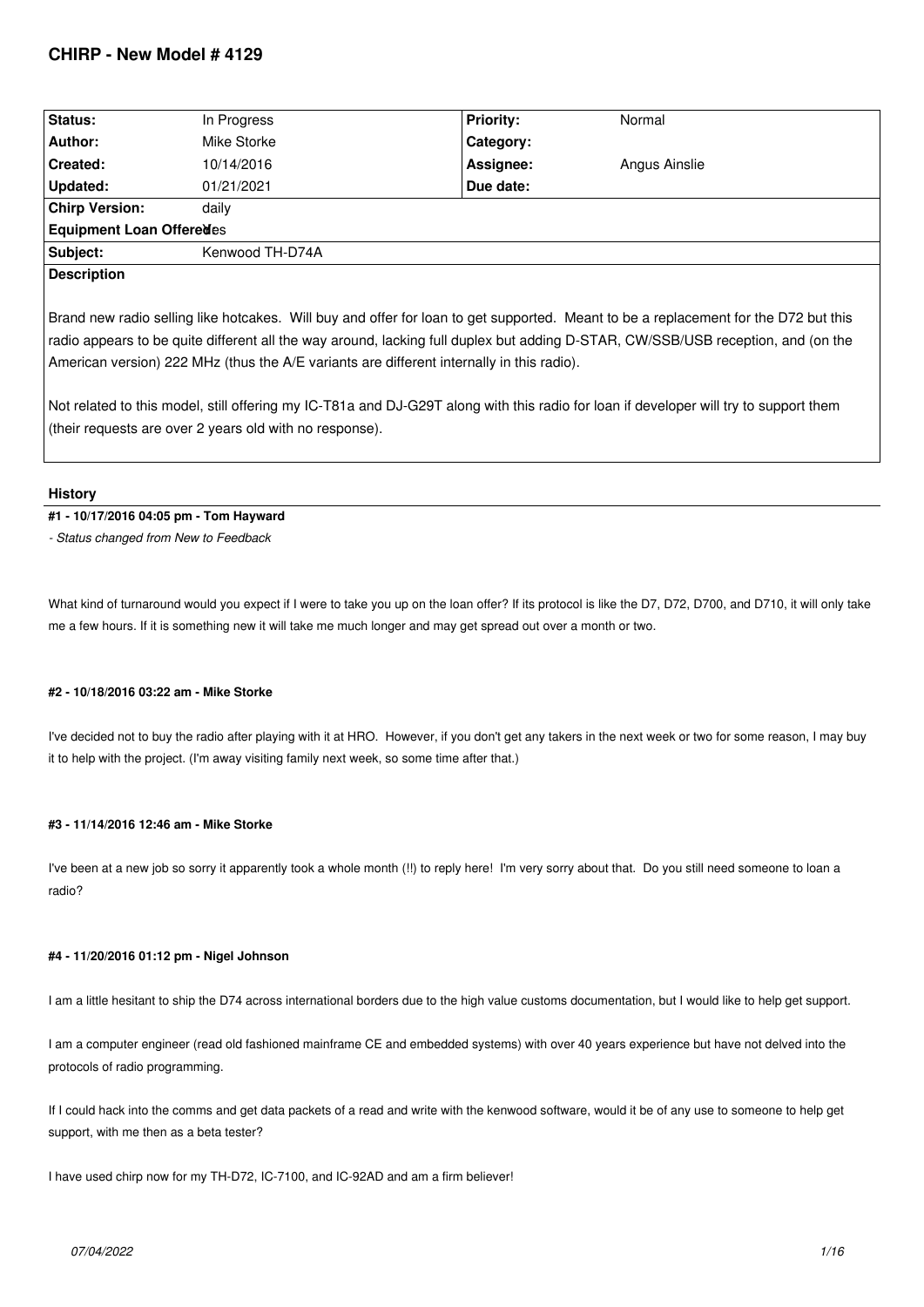*Nigel ve3id*

#### *nw.johnson@ieee.org*

### **[#5 - 11/20/2016 01:32](mailto:nw.johnson@ieee.org) pm - Tom Hayward**

*You can get started by sending the two characters "ID" over a serial connection to the device (probably its USB-serial port) and seeing if you get a response. That's how all Kenwoods program.*

### **#6 - 11/20/2016 02:35 pm - Nigel Johnson**

*OK, using kermit at 115200 baud on /dev/ttyUSB0:*

*Connecting to /dev/ttyACM0, speed 115200 Escape character: Ctrl-\ (ASCII 28, FS): enabled Type the escape character followed by C to get back, or followed by ? to see other options.*

*----------------------------------------------------*

*ID TH-D74*

### **#7 - 11/20/2016 02:56 pm - Tom Hayward**

*- File kenwood\_live.py added*

*Okay, try this with File > Load Module (you'll need Help > Enable Developer Functions checked).*

*This just tries to use the TH-D72 driver for the TH-D74. If they changed anything, you'll get an error. Feel free to debug from there.*

### **#8 - 11/21/2016 03:04 am - Nigel Johnson**

*Well, it communicates with the radio fine when I do that, but comes up with Unsupported model `TH-D74'*

### **#9 - 11/21/2016 04:58 am - Nigel Johnson**

*Nigel Johnson wrote:*

*Well, it communicates with the radio fine when I do that, but comes up with Unsupported model `TH-D74'*

*Is there a how-to on changing a driver to accommodate a new model? I didn't find one so far.*

### **#10 - 11/21/2016 09:14 am - Tom Hayward**

*You can see examples of how new models have been added by reading the kenwood\_live.py source. Here's where it adds the TH-D74 with the same process as various other Kenwoods: http://chirp.danplanet.com/attachments/2955/kenwood\_live.py#L1145*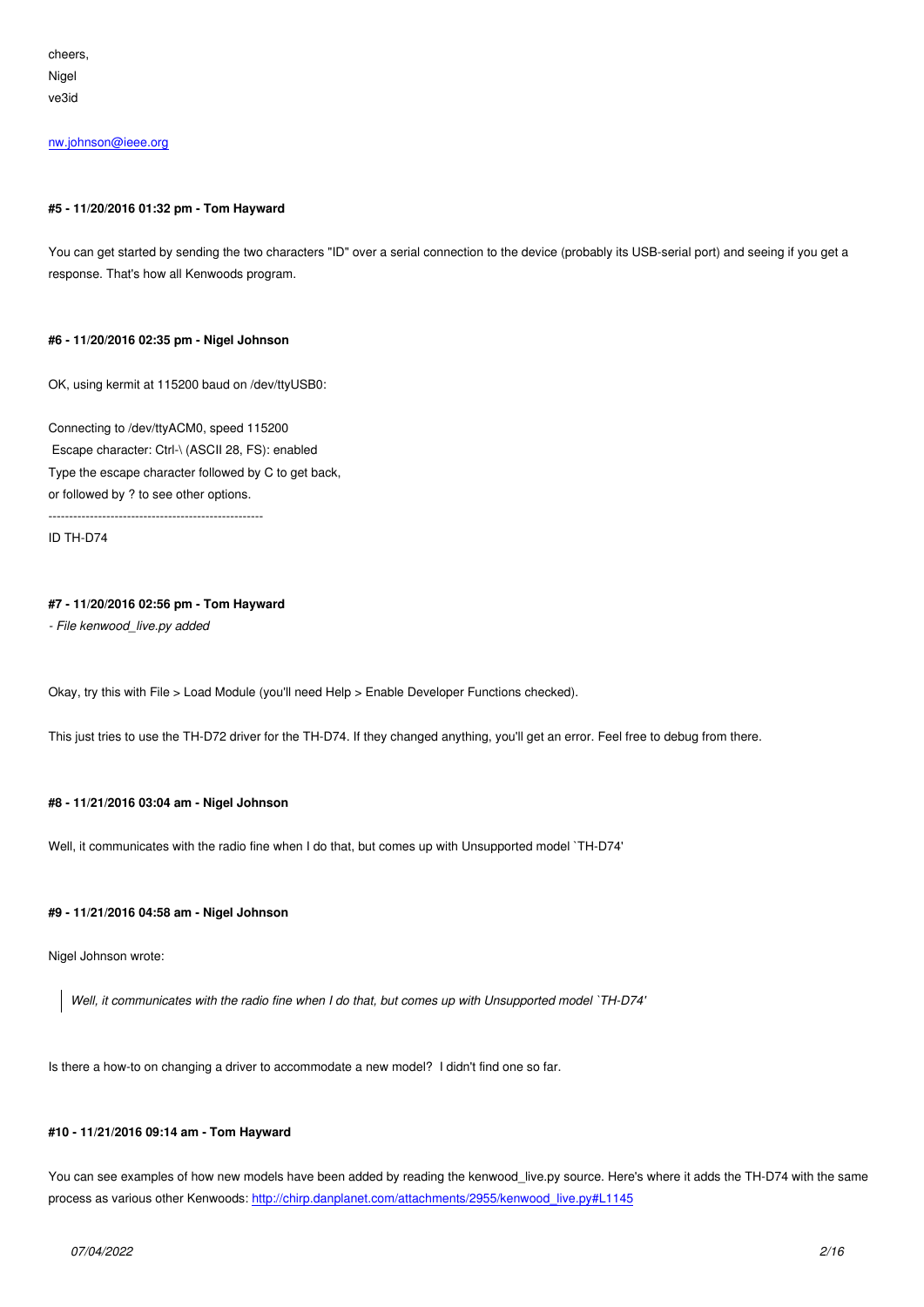#### **#11 - 11/29/2016 09:42 pm - Randall Hearn**

*Tom Hayward wrote:*

*You can see examples of how new models have been added by reading the kenwood\_live.py source. Here's where it adds the TH-D74 with the same process as various other Kenwoods: http://chirp.danplanet.com/attachments/2955/kenwood\_live.py#L1145*

I got the py file to work with my radio, however [when I enter a freq it tells me it refused the mem entry "Radio Refused](http://chirp.danplanet.com/attachments/2955/kenwood_live.py#L1145) 1".

*I have the D72 and looking at the files the difference is the memory channels are the same except the D74 appends the following information to every entry "Off,100,0,Off,0,CQCQCQ,DIRECT,DIRECT"*

*That is the default information for all entries unless you want to make it a specific DSTAR type memory. Below is what I have found, there are Tornadoes in the area so I am calling it a night earlier.*

*The first off I believe is the Squelch Type (I will play with it more) The 100 is Fine Step [Hz] The first 0 is not known yet. Could be Digital Code The next off is not known yet as well. The next 0 is not known, it could be the digital code or another. The CQCQCQ is URCALL First DIRECT is RPT1 Second DIRECT is RPT2*

*So those fields would need to be edited for each memory location where a DSTAR memory is stored, but for now for FM repeater or simplex use simply appending that to the information to the radio would allow me to program mine.*

Just learning the code used in CHIRP, but to eliminate the Radio Refuse <mem> I am assuming those fields would need to be added and defaulted in *the tabs since this is being done in live mode.*

*I will see if I can find out what the values are that I could not easily find in MCP soon.*

### **#12 - 11/29/2016 10:08 pm - Tom Hayward**

It sounds like you have made some good progress! Take a look at the D72 and D710 functions parse\_mem\_spec and \_make\_mem\_spec. These *handle decoding and encoding the string from the radio, which is apparently different on the D74 like it was on the D72.*

*http://chirp.danplanet.com/attachments/2955/kenwood\_live.py#L1091*

### **[#13 - 12/01/2016 07:14 pm - Randall Hearn](http://chirp.danplanet.com/attachments/2955/kenwood_live.py#L1091)**

*Tom Hayward wrote:*

*It sounds like you have made some good progress! Take a look at the D72 and D710 functions \_parse\_mem\_spec and \_make\_mem\_spec. These handle decoding and encoding the string from the radio, which is apparently different on the D74 like it was on the D72.*

*http://chirp.danplanet.com/attachments/2955/kenwood\_live.py#L1091*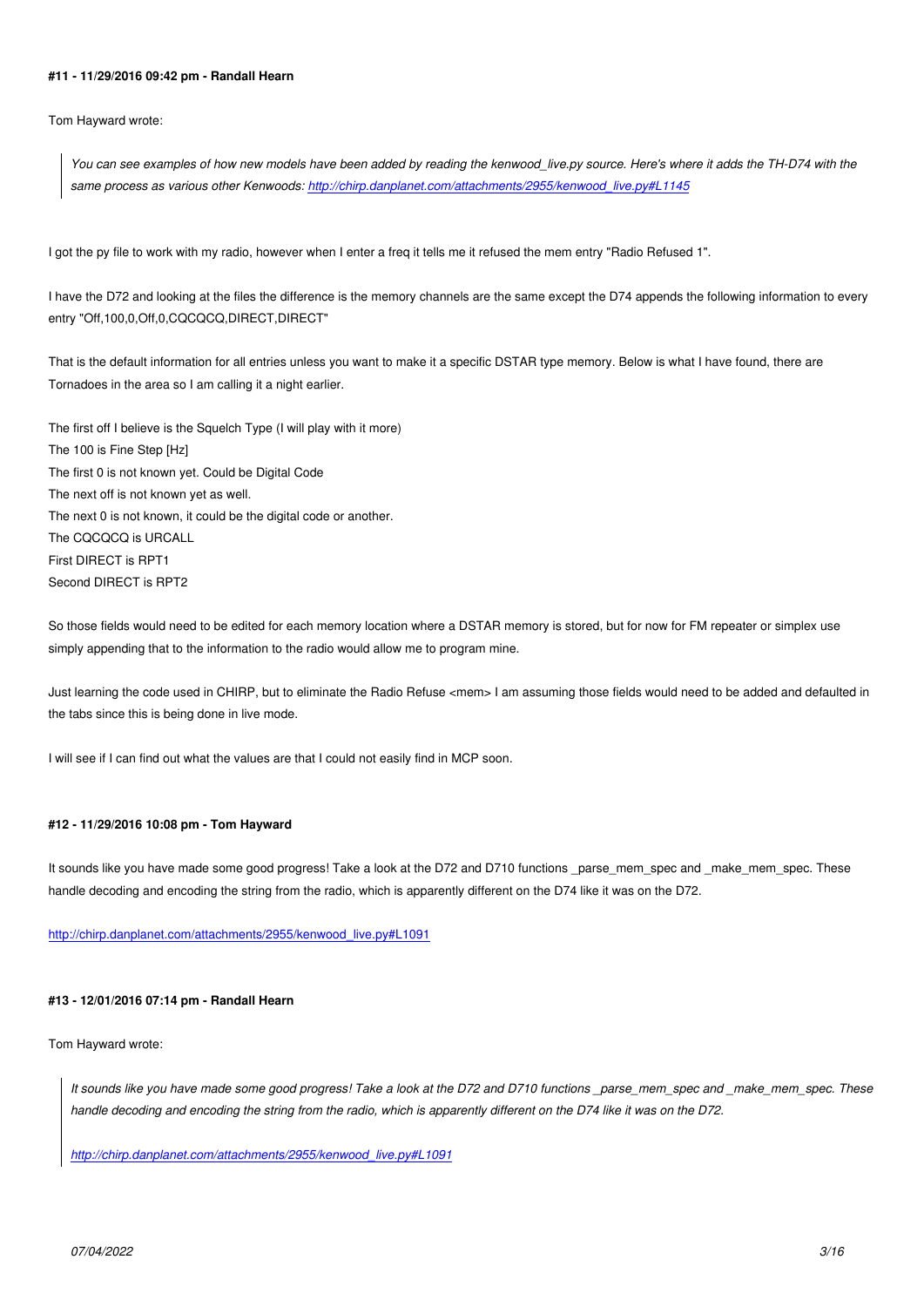*more differences as well in the order the information is stored. Not sure if that makes a difference in parsing, but I would think it would.*

### **#14 - 12/15/2016 11:23 am - Tom Hayward**

*It looks like Kai has the mem spec documented here: https://github.com/LA3QMA/TH-D74-Kenwood/blob/master/commands/ME.md*

#### **#15 - 12/16/2016 05:36 pm - Randall Hearn**

*That will help, I could not get portmon to work on X64 so I finally got Serial port Monitor installed and was starting to go through the dumps. I did find that adding the question mark in the code below allowed Chirp to stop after importing my 2 memories I have entered, instead of running through 999. Found the "?" in a error return.*

Will be playing over the Christmas Holiday break, so lots of time to learn the code and whats going on I hope.

*result = command(self.pipe, \*self.\_cmd\_get\_memory(number)) if result "R" or result "E" or result == "?": mem = chirp\_common.Memory() mem.number = number mem.empty = True self.\_memcache[mem.number] = mem*

### **#16 - 01/08/2017 11:52 am - Aaron P**

*Is anybody actively working on this? The inability of the Kenwood software to import analog repeaters is just crazy. It's also winblows only. Other than that, it appears to work pretty well.*

*My instinct is to get to hacking a radio backup to jam in some saved frequencies, but that's not necessarily useful for chirp.*

*Have any of you made any more progress that you'd like to share? I'm happy to see what I can contribute. Otherwise, I'll have a crack at some file hacking.*

# **#17 - 01/08/2017 10:18 pm - Tom Hayward**

*Aaron, all the commands are documented in the link in my last post. It's almost exactly the same as the D72. You should be able to copy/paste the D72 code in Chirp, edit the memspec slightly to the match the linked spec, and it'll be done.*

*source:chirp/drivers/kenwood\_live.py#L1086*

### **#18 - 01/09/2017 02:19 am - Aaron P**

*Tom; you are humouring me with very obvious things. TY. :)*

*LA3QMA also has a lot more docco than I ever expected to see.*

*If I hear nothing from Randall I'll launch into this tomorrow.*

*Do you guys know anyone with the 72? Is this normal Kenwood behaviour? Or WTF is the crazy, lazy, situation that leads to this?*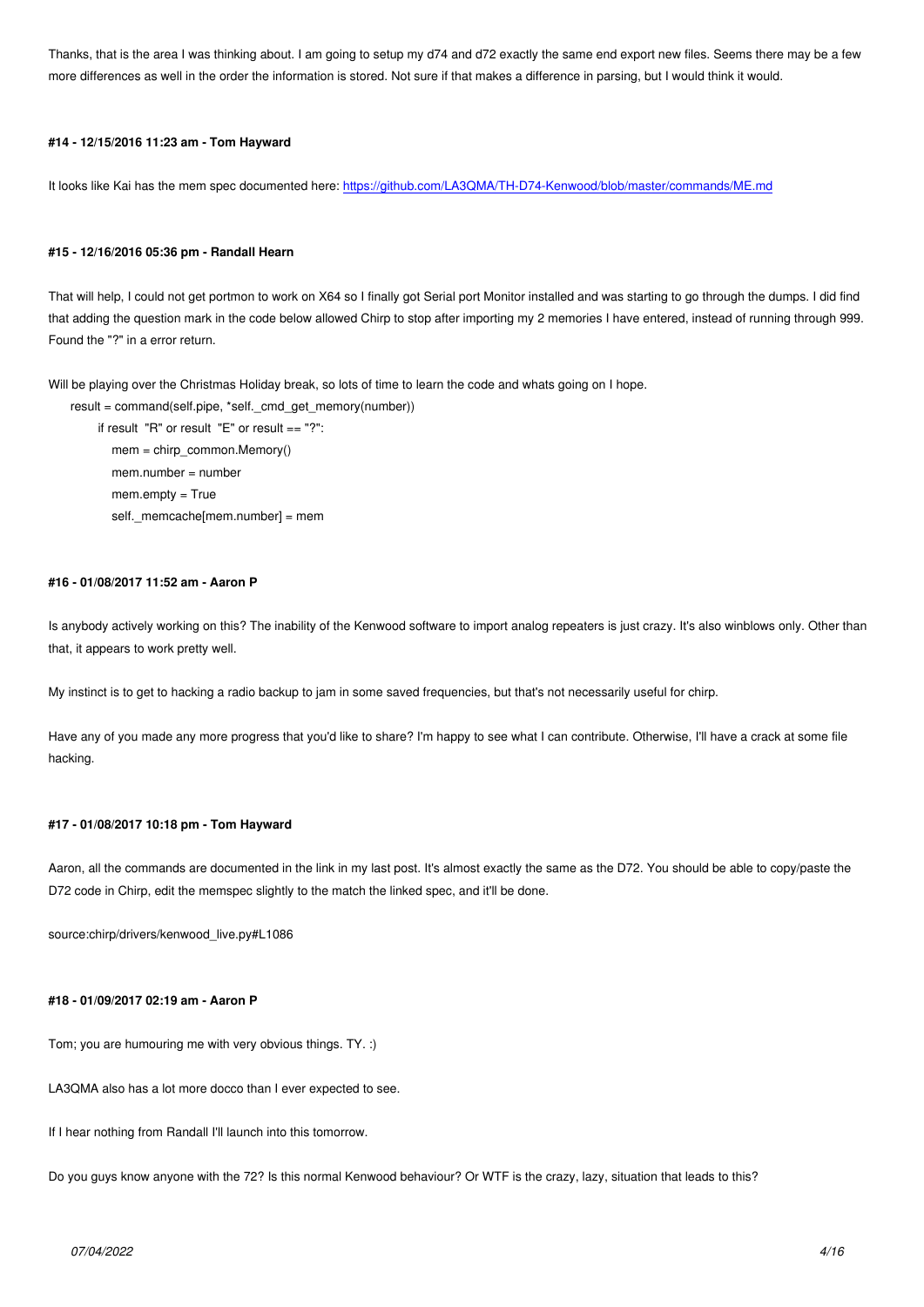#### **#19 - 01/09/2017 04:45 am - Randall Hearn**

### *Aaron P wrote:*

*Tom; you are humouring me with very obvious things. TY. :)*

*LA3QMA also has a lot more docco than I ever expected to see.*

*If I hear nothing from Randall I'll launch into this tomorrow.*

*Do you guys know anyone with the 72? Is this normal Kenwood behaviour? Or WTF is the crazy, lazy, situation that leads to this?*

*I have not been able to look at this since December, priorities. But I do have both the d72 and the d74. I can help with testing if you can help with code, python is not my friend.:)*

#### **#20 - 01/09/2017 10:03 am - Tom Hayward**

*LA3QMA has been documenting Kenwood protocols for a long time. It's immensely helpful.*

*I have a D72 and wrote the D72 support linked in my last reply. There is also a D72 clone mode driver that I did not write, but it has major bugs (in particular, added channels are always UHF, or something like that). I do not have access to a D74.*

#### **#21 - 01/09/2017 06:10 pm - Aaron P**

*This might save someone a few minutes at some stage:*

*Had to modify chirp/platform.py to show ACM\* in the list of ports.*

### *Ubuntu 14.04*

*kernel: [22991.102604] usb 3-2: new full-speed USB device number 2 using xhci\_hcd kernel: [22991.236491] usb 3-2: not running at top speed; connect to a high speed hub kernel: [22991.253618] usb 3-2: New USB device found, idVendor=2166, idProduct=600b kernel: [22991.253621] usb 3-2: New USB device strings: Mfr=1, Product=2, SerialNumber=0 kernel: [22991.253623] usb 3-2: Product: TH-D74 kernel: [22991.253624] usb 3-2: Manufacturer: JVC KENWOOD kernel: [22991.255719] cdc\_acm 3-2:1.0: ttyACM1: USB ACM device*

### **#22 - 01/11/2017 12:25 pm - Aaron P**

*Just to keep you guys up to date, here's a portion of an email I sent to the dev list the other day:*

*I've been pissing about with a live driver for the TH-D74 and I've hit a wall. There's no command to fetch/set a memory name. Surely there is one somewhere. But, as far as I can see, it is yet to be discovered. I will take a look through the last firmware update for the radio and see what I can find, but I'm not overly hopeful.*

*With that in mind, it looks like the best way forward is hacking on a*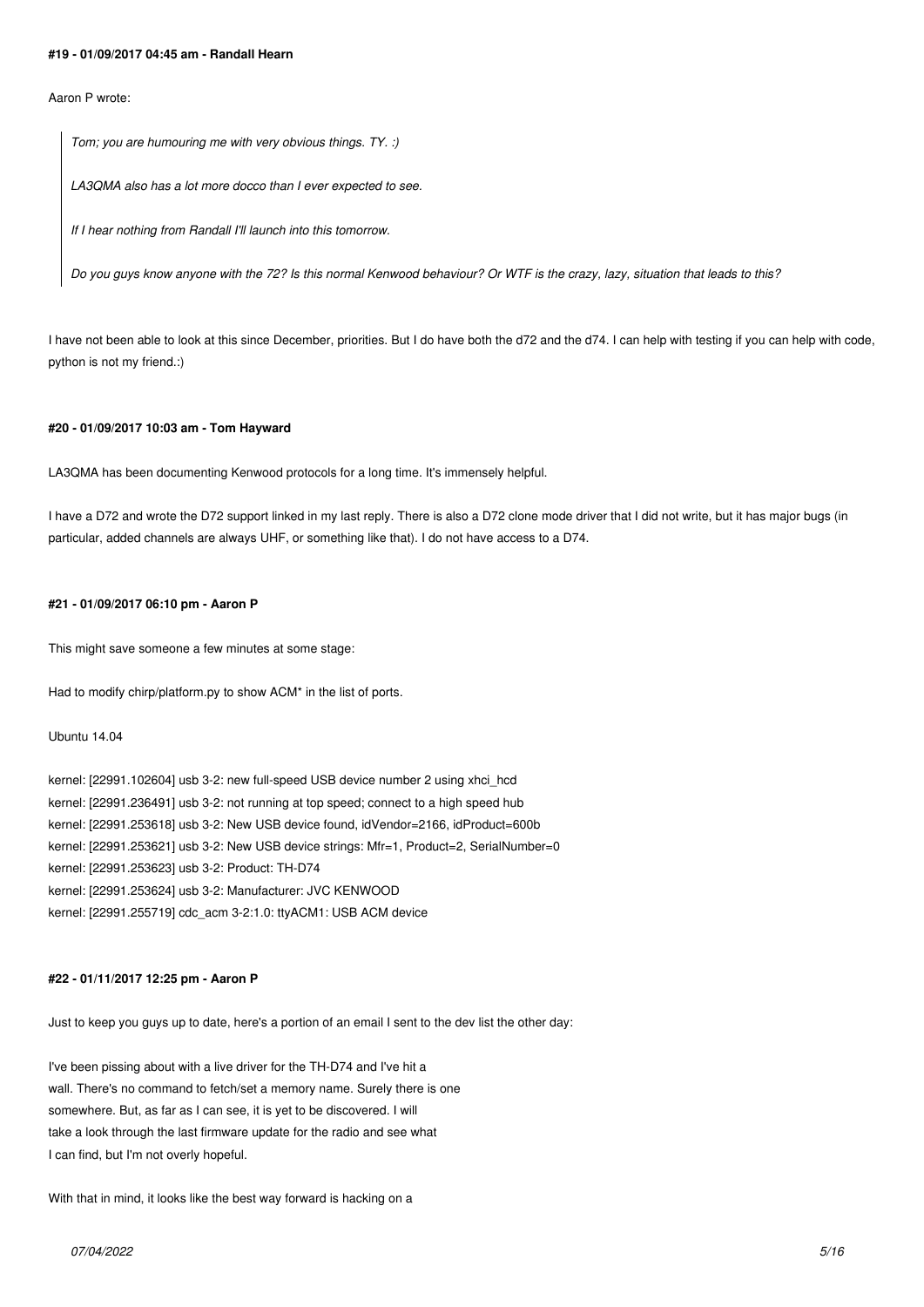#### **#23 - 01/11/2017 10:32 pm - Randall Hearn**

*Arron having issues posting to the dev\_list so I reply here till we figure it out.*

*I am not a Python programming but it is similar enough to some others. I am more Game Development. That being said, I have not done much with serial port hacking like this since the Commodore 64 days, telling my age here. My main interest with joining the dev group is to just broaden my experience some.*

*You are running into the issue I ran into before I got pulled away. If you let me know what the best process is to pull this information from the D74 I can help get it. The D74 must also be placed in PC mode, I have not tried your latest patch to see if that works. Maybe that is the reason I can't send individual commands to the radio.*

*Not sure if the HMK export I did matches the actual memory block, but if it does I believe LAQ3MA may be incorrect. P15 according to what I have seen should be the Memory Name. P21 is actually URCALL and there are 23 total memory fields.*

*Hope this helps some, below is the hkm file for two memory entries in the D74.*

#### *// Memory Channels*

*!!Ch,Rx Freq.,Rx Step,Offset,T/CT/DCS,TO Freq.,CT Freq.,DCS Code,Shift/Split,Rev.,L.Out,Mode,Tx Freq.,Tx Step,M.Name 0001,00146.940000,005.00,00.600000,Off,88.5,88.5,023,-,----,Off,FM,00146.940000,005.00,N4HSV,Off,100,0,Off,0,CQCQCQ,DIRECT,DIRECT 0002,00147.240000,005.00,00.600000,Off,88.5,88.5,023,+,----,Off,FM,00147.240000,005.00,SKYWARN,Off,100,0,Off,0,CQCQCQ,DIRECT,DIRECT*

#### **#24 - 01/11/2017 11:11 pm - Tom Hayward**

### *Randall Hearn wrote:*

*The D74 must also be placed in PC mode, I have not tried your latest patch to see if that works. Maybe that is the reason I can't send individual commands to the radio.*

*The single commands actually run in normal mode. You do not put it into PC mode first.*

*Not sure if the HMK export I did matches the actual memory block, but if it does I believe LAQ3MA may be incorrect. P15 according to what I have seen should be the Memory Name. P21 is actually URCALL and there are 23 total memory fields.*

*Hope this helps some, below is the hkm file for two memory entries in the D74.*

#### *// Memory Channels*

*!!Ch,Rx Freq.,Rx Step,Offset,T/CT/DCS,TO Freq.,CT Freq.,DCS Code,Shift/Split,Rev.,L.Out,Mode,Tx Freq.,Tx Step,M.Name 0001,00146.940000,005.00,00.600000,Off,88.5,88.5,023,-,----,Off,FM,00146.940000,005.00,N4HSV,Off,100,0,Off,0,CQCQCQ,DIRECT,DIRECT 0002,00147.240000,005.00,00.600000,Off,88.5,88.5,023,+,----,Off,FM,00147.240000,005.00,SKYWARN,Off,100,0,Off,0,CQCQCQ,DIRECT,DIR CT*

*Wow! That could explain why they removed the MN (memory name) command that was in the D72! This should be very easy to prove--no coding needed. Just open an terminal emulator and type "ME 001". It should return comma separated values for memory channel 1.*

### **#25 - 01/12/2017 04:09 pm - Aaron P**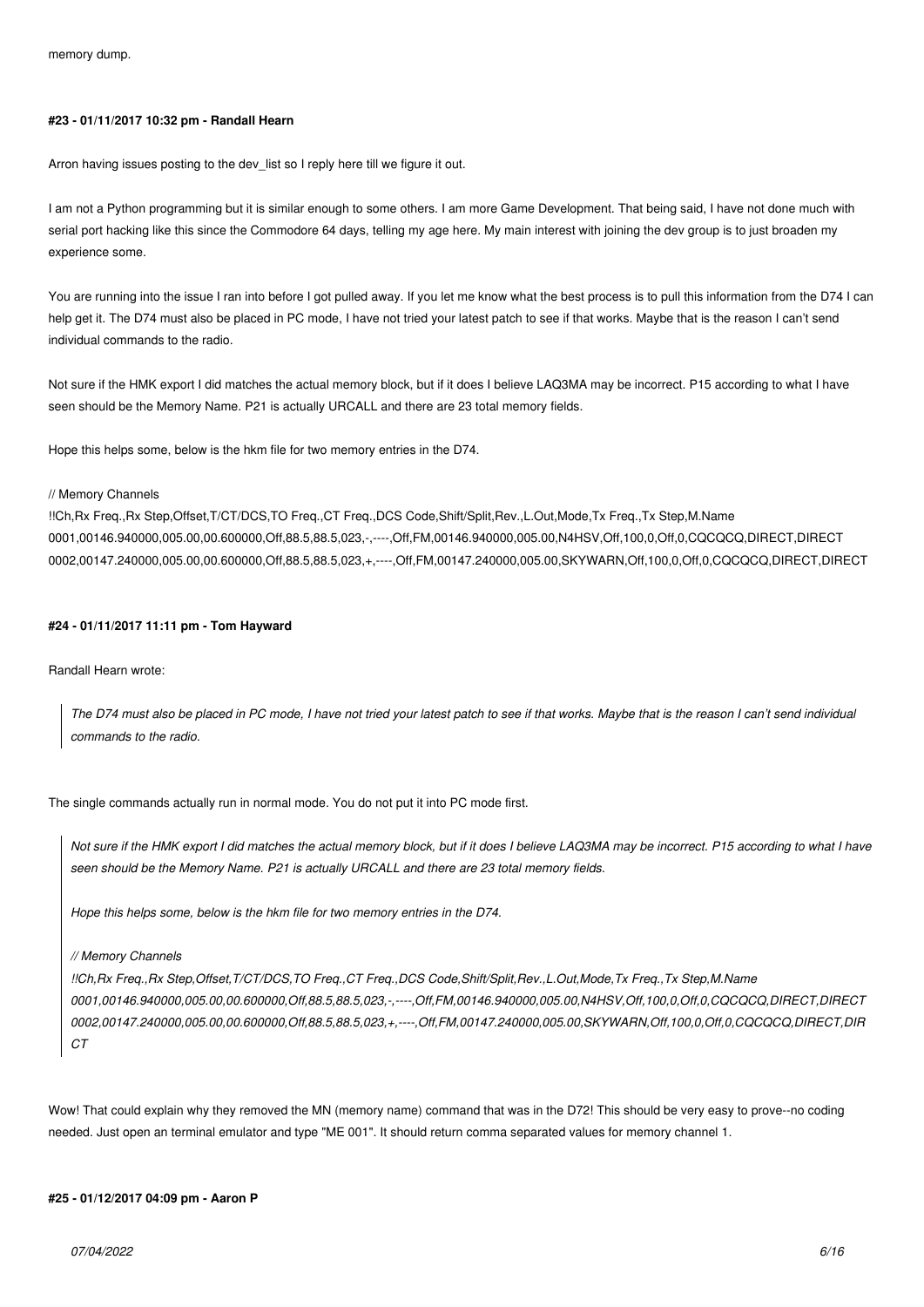*No:*

*(/home/aaron/) C-Kermit>open line /dev/ttyACM0*

*(/home/aaron/) C-Kermit>set speed 9600*

*/dev/ttyACM0, 9600 bps*

*(/home/aaron/) C-Kermit>connect*

*Connecting to /dev/ttyACM0, speed 9600*

 *Escape character: Ctrl-\ (ASCII 28, FS): enabled*

*Type the escape character followed by C to get back,*

*or followed by ? to see other options.*

*----------------------------------------------------*

*ME 000,0118700000,0000000000,5,5,2,0,1,0,0,0,0,0,0,0,08,08,000,0,CQCQCQ,0,00,0*

### **#26 - 01/12/2017 04:32 pm - Randall Hearn**

*Aaron P wrote:*

*No:*

*(/home/aaron/) C-Kermit>open line /dev/ttyACM0 (/home/aaron/) C-Kermit>set speed 9600 /dev/ttyACM0, 9600 bps (/home/aaron/) C-Kermit>connect Connecting to /dev/ttyACM0, speed 9600 Escape character: Ctrl-\ (ASCII 28, FS): enabled Type the escape character followed by C to get back, or followed by ? to see other options. ---------------------------------------------------- ME 000,0118700000,0000000000,5,5,2,0,1,0,0,0,0,0,0,0,08,08,000,0,CQCQCQ,0,00,0*

*I have not been able to connect to the radio through windows yet. Any suggestions on a Windows program comparable to C-Kermit?*

# **#27 - 01/12/2017 05:00 pm - Randall Hearn**

*Randall Hearn wrote:*

*Aaron P wrote:*

*No:*

*(/home/aaron/) C-Kermit>open line /dev/ttyACM0 (/home/aaron/) C-Kermit>set speed 9600 /dev/ttyACM0, 9600 bps*

*(/home/aaron/) C-Kermit>connect*

*Connecting to /dev/ttyACM0, speed 9600*

*Escape character: Ctrl-\ (ASCII 28, FS): enabled*

*Type the escape character followed by C to get back,*

*or followed by ? to see other options.*

*----------------------------------------------------*

*ME 000,0118700000,0000000000,5,5,2,0,1,0,0,0,0,0,0,0,08,08,000,0,CQCQCQ,0,00,0*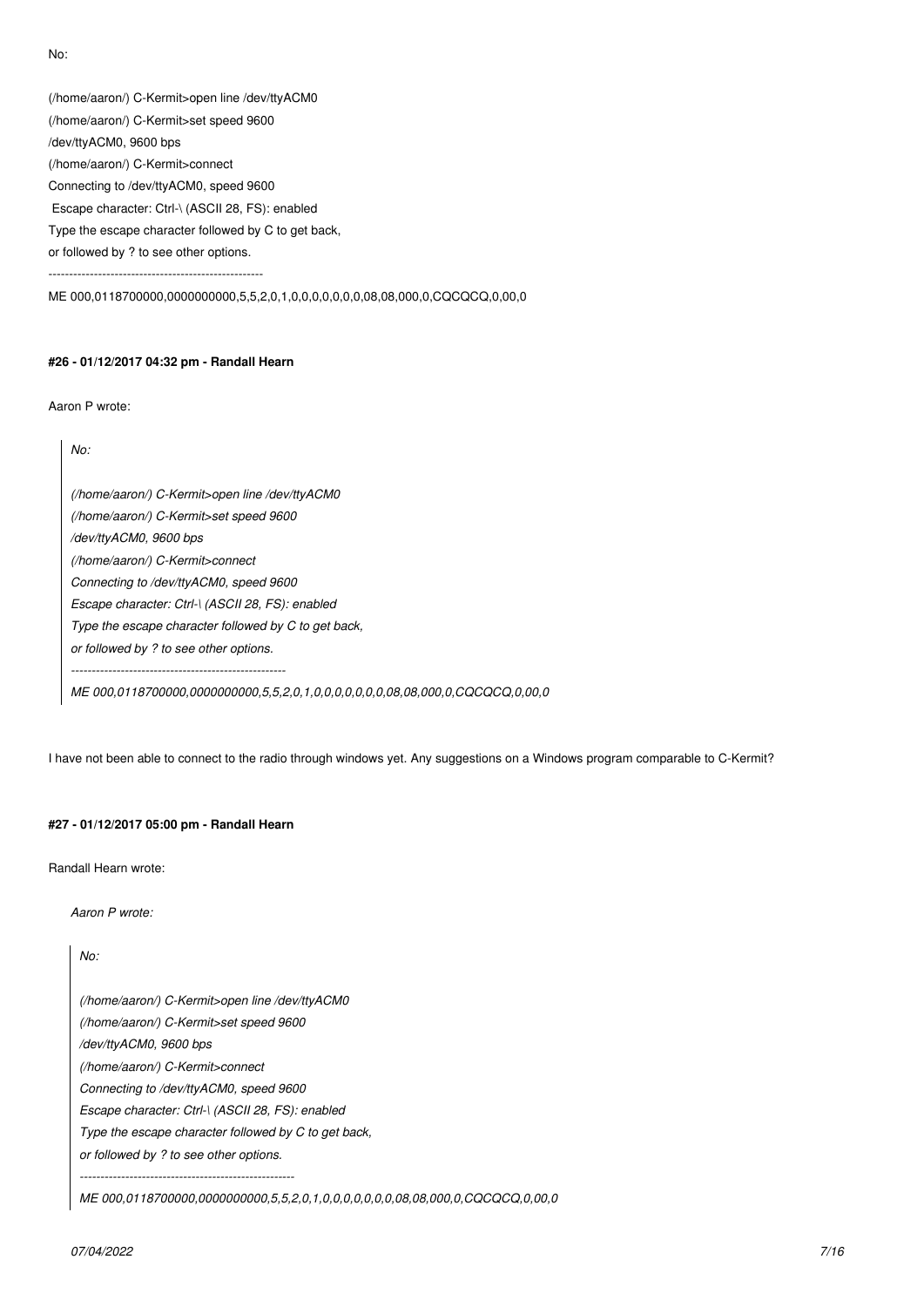*I have not been able to connect to the radio through windows yet. Any suggestions on a Windows program comparable to C-Kermit?*

*ok got it. And correct its not in the ME command*

*ME 002,0147240000,0000600000,0,0,0,0,1,0,0,0,0,0,0,1,08,08,000,0,CQCQCQ,0,00,0*

#### **#28 - 01/12/2017 06:24 pm - Aaron P**

*Randall Hearn wrote:*

*HMK export*

*Hope this helps some, below is the hkm file for two memory entries in the D74.*

#### *// Memory Channels*

*!!Ch,Rx Freq.,Rx Step,Offset,T/CT/DCS,TO Freq.,CT Freq.,DCS Code,Shift/Split,Rev.,L.Out,Mode,Tx Freq.,Tx Step,M.Name 0001,00146.940000,005.00,00.600000,Off,88.5,88.5,023,-,----,Off,FM,00146.940000,005.00,N4HSV,Off,100,0,Off,0,CQCQCQ,DIRECT,DIRECT 0002,00147.240000,005.00,00.600000,Off,88.5,88.5,023,+,----,Off,FM,00147.240000,005.00,SKYWARN,Off,100,0,Off,0,CQCQCQ,DIRECT,DIR CT*

*Surely did help! It had not occurred to me that you would import CSV files by opening them as native files. Some of the column headers are missing, but all of the required information is present in the data.*

*With this new information my enthusiasm for hacking on chirp has diminished. I will spend a day or so setting up my new radio and get back to this later.*

*As an aside, I also discovered many radio images in the source tree, so that gives me a good starting point for finding drivers with features that I can copy.*

#### **#29 - 07/19/2017 08:06 pm - Douglas King**

*I'm running a Kenwood TH-D74 as well ... if I can do any testing or provide assistance, let me know. I can't do the shipping thing due to cross border issues though. I can test under Windows or Linux. The radio does work with the Kenwood software under Linux.*

#### **#30 - 10/14/2017 06:33 pm - Eric Wolak**

*I just got myself a TH-D74A, so I'll be taking a crack at this over the next few weeks.*

### **#31 - 10/14/2017 09:35 pm - Eric Wolak**

*It looks like the "MCP" software from Kenwood does a memory dump, instead of live editing. Is there commercial software out there that does live editing that I can tackle for reverse engineering to see if we can get the channel name? Otherwise I'm going to get the MCP mode working and go with a standard memory dump.*

## **#32 - 10/14/2017 09:48 pm - Tom Hayward**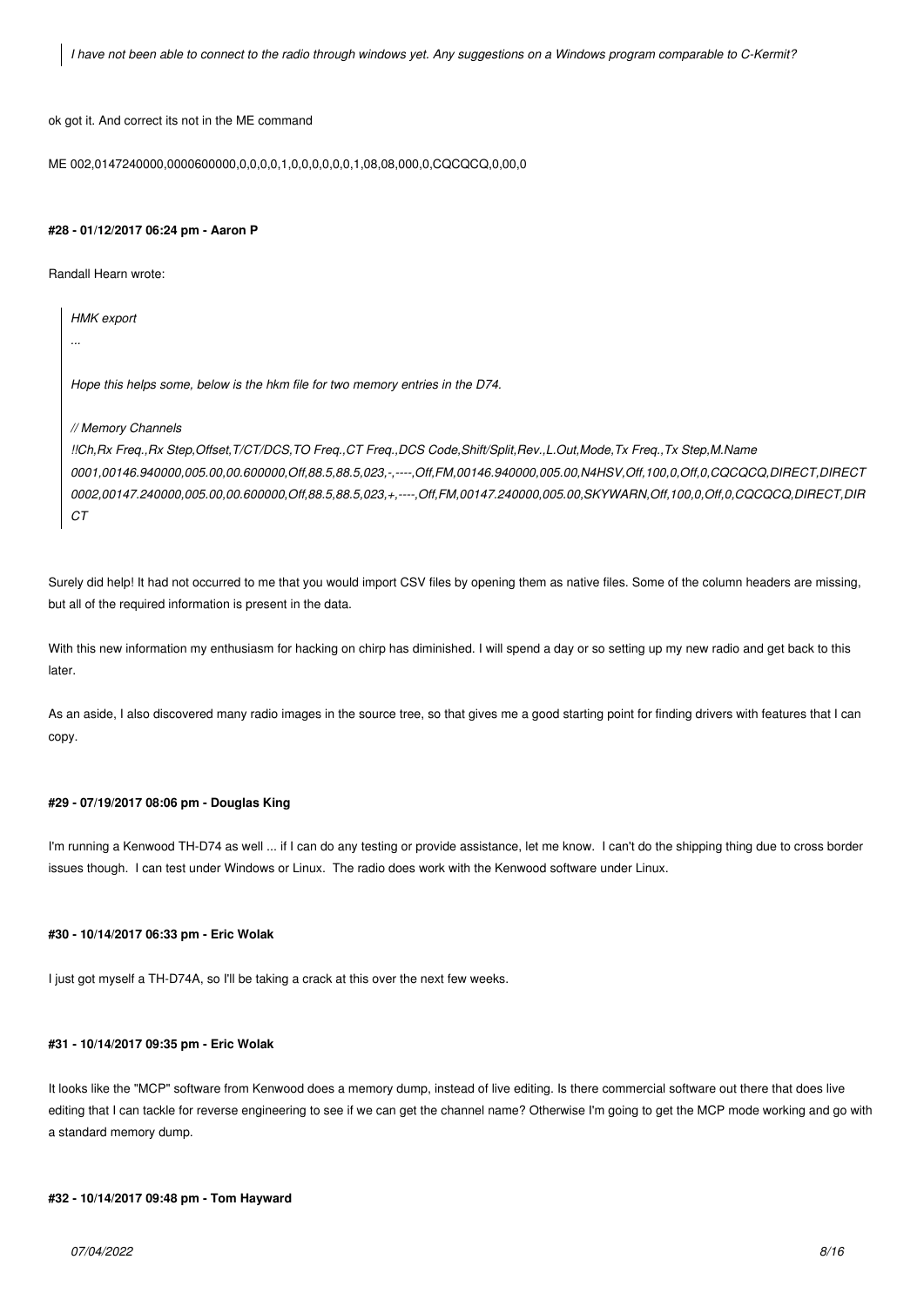### **#33 - 11/29/2017 11:45 am - Eric Wolak**

*- File thd74a\_dump.txt added*

*I'm on it. Looks like the protocol is more or less the same, so I'll refactor out a common Kenwood base class for these radios.*

#### **#34 - 01/14/2018 06:49 am - John Mikucki**

*Douglas King wrote:*

*I'm running a Kenwood TH-D74 as well ... if I can do any testing or provide assistance, let me know. I can't do the shipping thing due to cross border issues though. I can test under Windows or Linux. The radio does work with the Kenwood software under Linux.*

*Likewise, happy to offer myself up as a beta tester. Can test windows, linux, mac.*

#### **#35 - 03/06/2018 10:59 am - Craig Waldman**

*I too volunteer as tribute!*

#### **#36 - 03/12/2018 11:34 am - Craig Waldman**

*Found this on the Yahoo Th-D74 Group, does this help? https://github.com/LA3QMA/TH-D74-Kenwood*

### **[#37 - 05/03/2018 03:27 pm - George Rosvally](https://github.com/LA3QMA/TH-D74-Kenwood)**

*Any status on the update? I can test or work on update if needed.*

### **#38 - 05/03/2018 05:57 pm - Aaron P**

*I did make some progress on this initially, but I've been side-tracked for some time now, unfortunately.*

### **#39 - 05/03/2018 07:55 pm - George Rosvally**

*Would you be willing to share what you have and any thoughts on what needs to be done? I may be able to put some cycles into the project.*

### **#40 - 05/03/2018 08:04 pm - Aaron P**

*For sure! I'm out of action for a couple of days though. I'll gather it all together early next week.*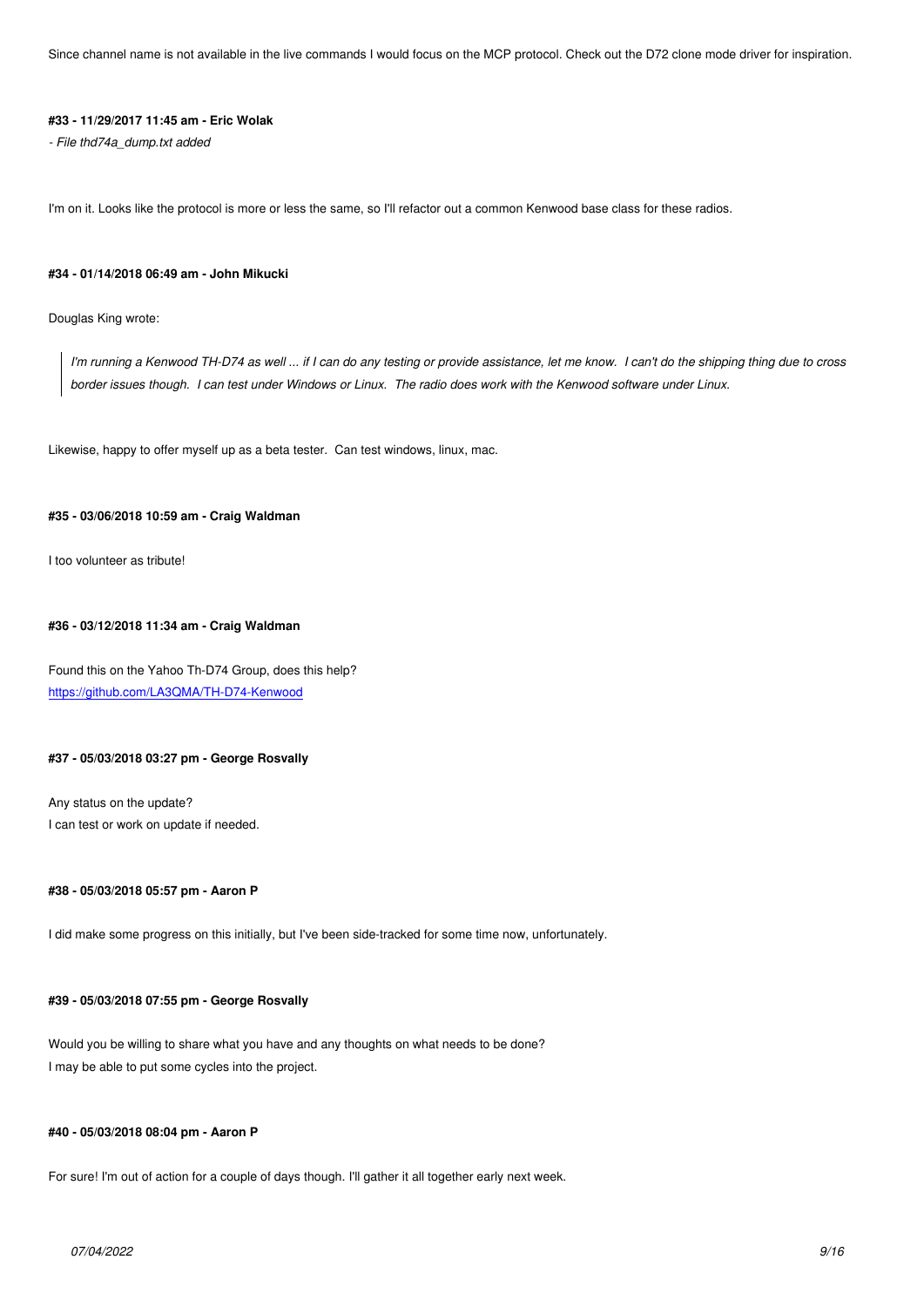### **#41 - 07/09/2018 10:39 am - William McKeehan**

*- File kenwood\_live.py added*

*I made an attempt to update the kenwood\_live.py to add the TH-D74 and got it working well enough to add the frequencies in my list to the radio. Issues that remain with this attempt include:*

- *No support for D-Star*
- *Memory Names are not read/updated*
- *Band B of the radio must be in a memory mode (not VFO) this was so I could get a non N or ? response from a command that did nothing*

*It's not great, but it's better than what I had and I was able to get all of my frequencies into my D74.*

### **#42 - 07/13/2018 07:12 am - William McKeehan**

*- File kenwood\_live.py added*

*The previous file missed one critical bit - the offset. This version fixes that issue.*

### **#43 - 07/13/2018 09:57 am - David McIntyre**

*William McKeehan wrote:*

*The previous file missed one critical bit - the offset. This version fixes that issue.*

*I noticed that channel names did not import from CHiRP to the D74A in attachments/4335. Does this fix resolve that issue? I went back in with MCP to update the channel names to work around.*

### **#44 - 07/13/2018 10:25 am - William McKeehan**

*David McIntyre - no, this update does not set the name for the memories - thus far, I cannot find a way to set the names (or groups).*

## **#45 - 07/22/2018 12:23 am - Emilio Recio**

*Just* **bump** *for a status on the synch'ing for TH-D74[AE]. If there's anything I can do to help move this along, I have a few hot moments between work.*

#### **#46 - 07/22/2018 06:13 am - Bryan McWhirt**

*I just got my TH-D74A and was playing around based on what I was reading. However Im not getting expected responses.*

*I wanted to make sure I wasn't missing something so I read 10 lines afer asking the radio to ID, the only response I get is '?'*

*@ #!/usr/local/bin/python# import serial with serial.Serial('/dev/tty.usbmodem145411', 9600, timeout=1) as ser: ser.write('ID\r') for x in range(9): line = ser.readline()*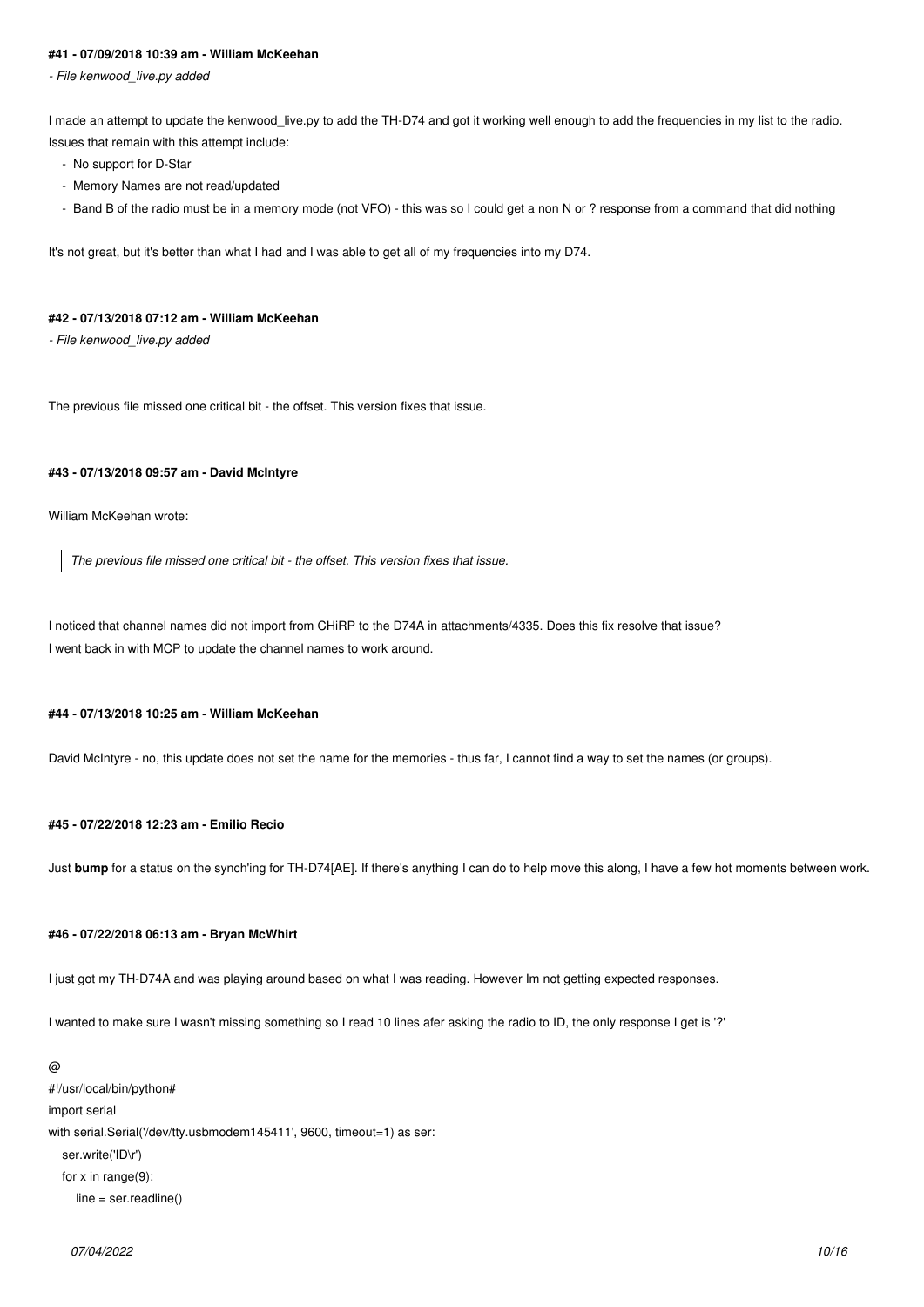*@*

*If anyone is interested I can upload serial data capture as well as the save file of my memory from MCP-D74.*

### **#47 - 07/22/2018 07:37 am - Bryan McWhirt**

*Bryan McWhirt wrote:*

*I just got my TH-D74A and was playing around based on what I was reading. However Im not getting expected responses. I wanted to make sure I wasn't missing something so I read 10 lines afer asking the radio to ID, the only response I get is '?' @ #!/usr/local/bin/python# import serial with serial.Serial('/dev/tty.usbmodem145411', 9600, timeout=1) as ser: ser.write('ID\r') for x in range(9): line = ser.readline() print(line) @ If anyone is interested I can upload serial data capture as well as the save file of my memory from MCP-D74.*

*Ok, I got that working, I apparently I had a non printable char in the ser.write('ID\r') line.*

*Now that I can talk directly to the radio I'll try to catch up on what's already done in latest kenwood\_live.py file.*

### **#48 - 11/09/2018 03:52 pm - christopher hoover**

*Bryan and others -- any progress on this?*

## **#49 - 11/10/2018 07:17 pm - christopher hoover**

*This will likely be useful:*

*https://github.com/LA3QMA/TH-D74-Kenwood/tree/master/commands*

# **[#50 - 11/10/2018 07:17 pm - christopher hoover](https://github.com/LA3QMA/TH-D74-Kenwood/tree/master/commands)**

*Ooops. Meant to use this URL to the top:*

*https://github.com/LA3QMA/TH-D74-Kenwood*

**[#51 - 12/12/2018 11:37 am - Jesse Bayer](https://github.com/LA3QMA/TH-D74-Kenwood)**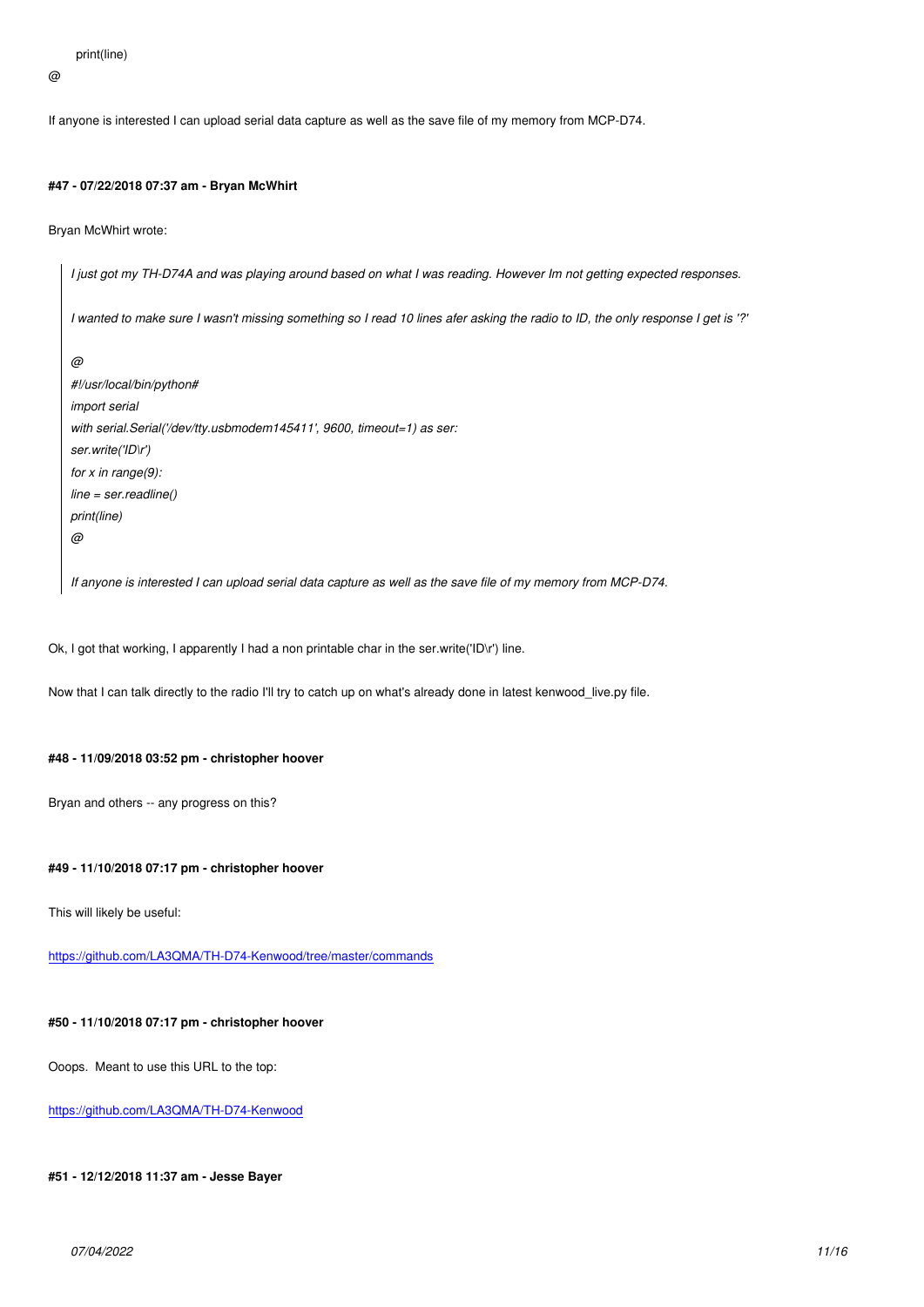*I just picked up a TH-D74A and was curious if it is going to be supported on chirp? Dose one still need to be loans out to get it supported on here? Any updates at all on support? Thanks*

### **#52 - 12/12/2018 11:42 am - David McIntyre**

*There's a link in this thread to a driver that (sort of) works. It's good enough to copy entries from another CHiRP spreadsheet into the D74A, but there will likely be some post-processing in MCP or manual entry on the keypad to get the memory names to display.*

#### **#53 - 03/24/2019 07:59 pm - Nick Ellson**

*Hello, new owner of TH-D74A from a TH-D72A. I see that there is a driver (Python Code) that will do simple copy of my TH-D72A to the 74, I have the python file, where does it go to use it?*

*And is anyone still working on improving the support for the TH-D74A, I am happy to help if I can with testing on my Radio.. and I would love to play with writing code, I do Python Scripting as a network Engineer.. not really sophisticated, but I can follow code pretty well.*

*Nick N7CKY*

#### **#54 - 03/24/2019 08:47 pm - Nick Ellson**

*OK, I seem to have some progress.. by enabling developer mode. Got the module loaded and read my radio, copied my TH-D72A Memories 1-50 into my TH-D74A in livemode and watched it complain each time about the NAME field being rejected and a number of my Frequencies being rounded to the nearest correct frequency.. Odd.. and it wasn't even the FRS band freq's either..*

*So to try and be helpful, I thought I would download a USB Sniffer app, and work with the MCP-74 free program and see how it sent names. Quite a ways into teh upload I found them all by themselves (I had just manually set memory 0 & 1 only.) I may work with this sniffer a bit to see if I can figure out how to do it manually with a terminal (Using SecureCRT in Windows 10) and then Python. Kinda fun..* 

*57 01 00 00 00 41 50 52 53 00 00 00 00 00 00 00 W....APRS....... 00 00 00 00 00 4E 55 43 41 4C 4C 00 00 00 00 00 .....NUCALL..... 00 00 00 00 00 00 00 00 00 00 00 00 00 00 00 00 ................ 00 00 00 00 00 00 00 00 00 00 00 00 00 00 00 00 ................ 00 00 00 00 00 00 00 00 00 00 00 00 00 00 00 00 ................ 00 00 00 00 00 00 00 00 00 00 00 00 00 00 00 00 ................ 00 00 00 00 00 00 00 00 00 00 00 00 00 00 00 00 ................ 00 00 00 00 00 00 00 00 00 00 00 00 00 00 00 00 ................ 00 00 00 00 00 00 00 00 00 00 00 00 00 00 00 00 ................ 00 00 00 00 00 00 00 00 00 00 00 00 00 00 00 00 ................ 00 00 00 00 00 00 00 00 00 00 00 00 00 00 00 00 ................ 00 00 00 00 00 00 00 00 00 00 00 00 00 00 00 00 ................ 00 00 00 00 00 00 00 00 00 00 00 00 00 00 00 00 ................ 00 00 00 00 00 00 00 00 00 00 00 00 00 00 00 00 ................ 00 00 00 00 00 00 00 00 00 00 00 00 00 00 00 00 ................ 00 00 00 00 00 00 00 00 00 00 00 00 00 00 00 00 ................ 00 0 .*

#### **#55 - 05/30/2019 12:59 pm - Randall Hearn**

*I have retired and need a project so I was surprised this wasn't resolved yet. I have not used my D74 except for the already manually defined freqs but*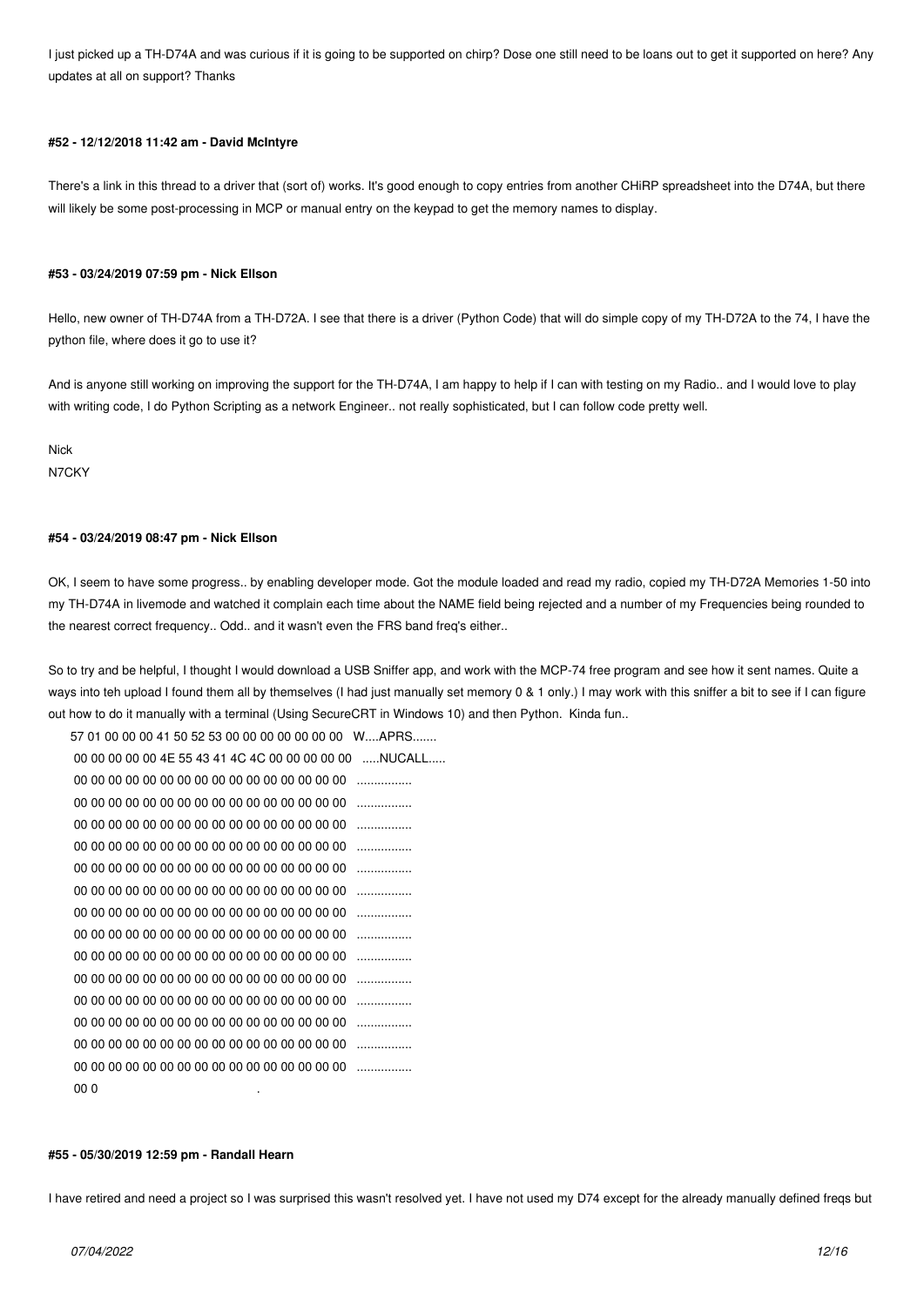*I do need to transfer freqs now.*

*Nick, I found the channel calls as you have and the channel names are on 16 spaces. I should have my code where I was accessing the D74 (ported from the D72) on my old computer.*

*Best bet I am thinking for this radio is to do just like the MCP program and do a full memory dump. It does not take long to dump it all. You can speed the dump up by removing a lot of the Dstar information the user does not need.*

*So I guess it is time to find that old code, update and start cracking it again.*

### **#56 - 06/03/2019 01:27 pm - Randall Hearn**

*After playing around monitoring the radio from MCP and looking at the current posted kenwoodlive, I think I am coming to the same conclusion that I had 2 years ago.*

*While you can edit and change the frequencies in Live mode, you only have limited ability to change the Names,Dstar and other memory blocks.*

*From what I am seeing the radio enters MCP Programming mode and then reads the initial memory channels. After that it reads the rest of the memory blocks (not in this order) for the memory channel Names, Dstar repeaters, ect in 261 byte chunks with 16 byte blocks.*

*I have a huge memory dump and will go through each 261 byte block and identify what is being read. I think the key is going to be reading off the memory, storing the writing it back.*

*If someone sees anything else going on let me know. But I can now identify the memory channels, and the associated memory block where its NAME is associated with. But only by looking at complete memory dumps.*

### **#57 - 08/17/2019 02:45 pm - Eric Wolak**

*- File thd74.py added*

*Hey Randall,*

I got clone read of the D74 mostly working a couple of years back, but I stalled out on the write side. Somehow I forgot to attach the code to this ticket *and only sent it to the mailing list.*

### **#58 - 09/30/2019 07:56 pm - Marius Strom**

*Bummed we're still not able to manage the D74 through CHIRP, which can manage all my other Kenwood rigs. I'm willing to offer a \$200 paypal bounty to anyone who can get this across the finish line - success criteria being able to update memory banks, including memory names, and DSTAR repeater info into the D74. Any takers?*

### **#59 - 10/06/2019 09:14 am - Karsten Benz**

*I'm willing to give this a try, especially since I've been a proud owner of a TH-D74A since a week - and I can't get the windows software to run on my Linux systems.*

### **#60 - 06/13/2020 10:23 am - Angus Ainslie**

*- File mcp\_dump\_d74.py added*

*- File kenwood\_live.py added*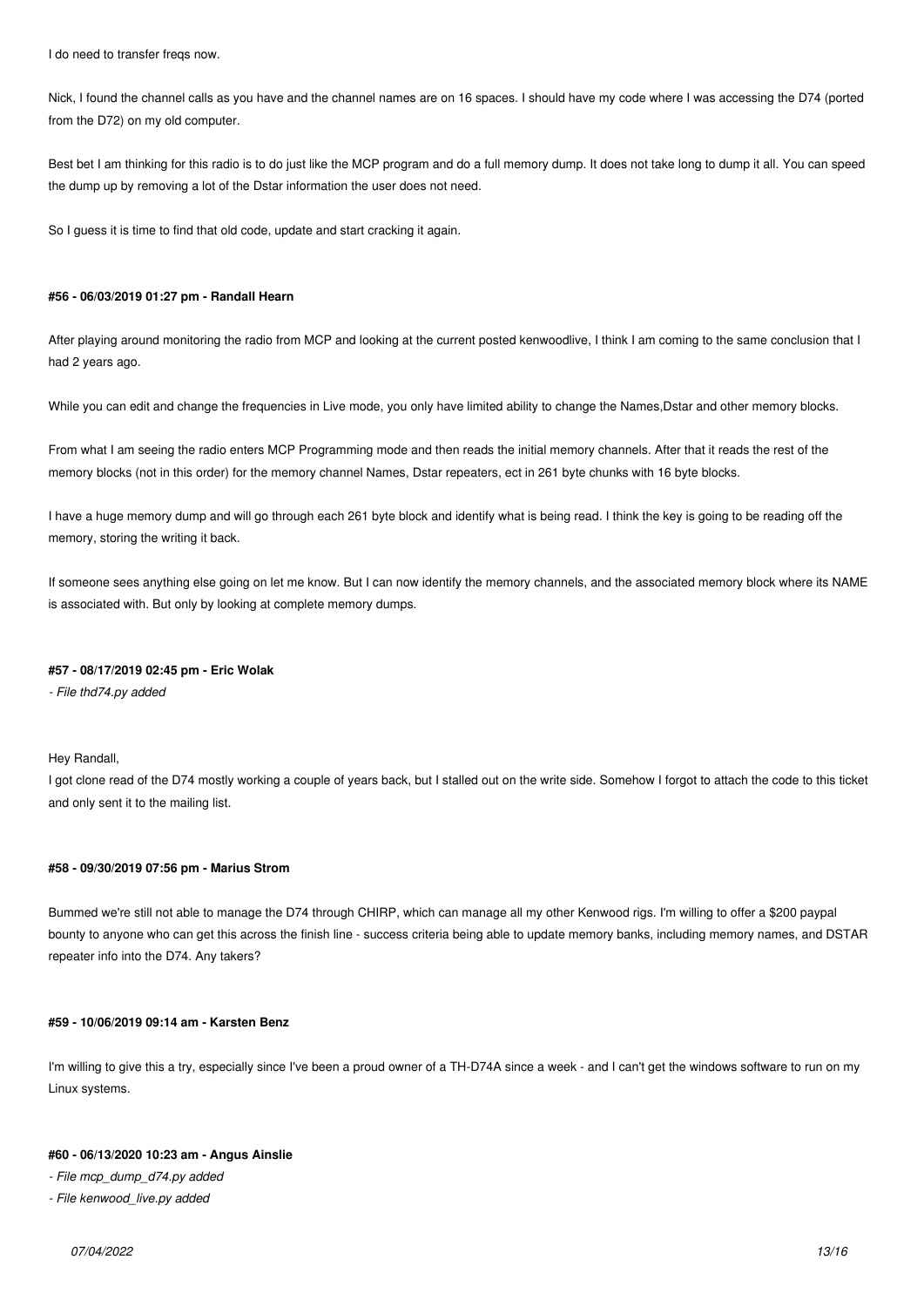*Ok I've been doing some testing with this under the py3 branch. I can read and write the memory locations with the name caveat above.*

*Attached is a very slightly modified kenwood\_live.py to work with the py3 branch.*

*I've also attached a mcp dump d74.py that uses the Kenwood MCP protocol to dump all of the configuration memory. Here's a good explanation how the protocol works on a V71*

### *https://blog.oddbit.com/post/2019-10-03-tm-v71a-linux-part-1/*

*The D74 works the same way except uses 3 bytes for the address as it has a larger memory.*

*[I'm not going to include the memory dump from the radio save](https://blog.oddbit.com/post/2019-10-03-tm-v71a-linux-part-1/) settings to SD or the mcp\_dump\_d74.py but here is what I've found so far.*

*The save settings file for the radio that ends with ".d74" is very similar to what is read by the mcp\_dump\_d74.py program. The settings file has an addition 256 byte header that accounts for the differing offsets below.*

| d74 offset | mcp offset | data                             |  |
|------------|------------|----------------------------------|--|
| 0x0        | <b>NA</b>  | 256 byte settings file header -  |  |
|            |            | includes radio type and firmware |  |
|            |            | ver                              |  |
| 0x3f0      | 0x2f0      | D-Star channel information       |  |
| 0x11c0     | 0x10c0     | Radio start up message           |  |
| 0x11d0     | 0x10d0     | Model name: TH-D74               |  |
| 0x1300     | 0x1200     | Callsign, default:NOCALL         |  |
| 0x10100    | 0x10000    | Channel names - 16 bytes each    |  |
| 0x145d0    | 0x144d0    | Weather station names - 16 bytes |  |
|            |            | each                             |  |
| 0x14800    | 0x14700    | Call channel names - 16 bytes    |  |
|            |            | each                             |  |
| 0x14900    | 0x14800    | Group test name - 16 bytes each  |  |
| 0x15100    | 0x15000    | APRS message status header -     |  |
|            |            | 256 bytes                        |  |
| 0x15200    | 0x15100    | APRS messages - 256 bytes each   |  |
| 0x2a100    | 0x2a000    | A list of cities and callsigns   |  |
|            |            | around the world - repeaters     |  |
|            |            | maybe ??                         |  |
| 0x4d100    | 0x4d000    | Bluetoth device names, MAC       |  |
|            |            | address and key                  |  |
| <b>NA</b>  | 0x4ffe0    | radio serial number              |  |
| <b>NA</b>  | 0x50000    | MCP dump is 0xff to the end at   |  |
|            |            | offset 0x150000                  |  |
| 0x50100    | <b>NA</b>  | d74 file ends                    |  |

### **#61 - 06/14/2020 06:00 pm - Angus Ainslie**

*- File thd74.py added*

*I don't think there is any way to use live mode to program the channel names.*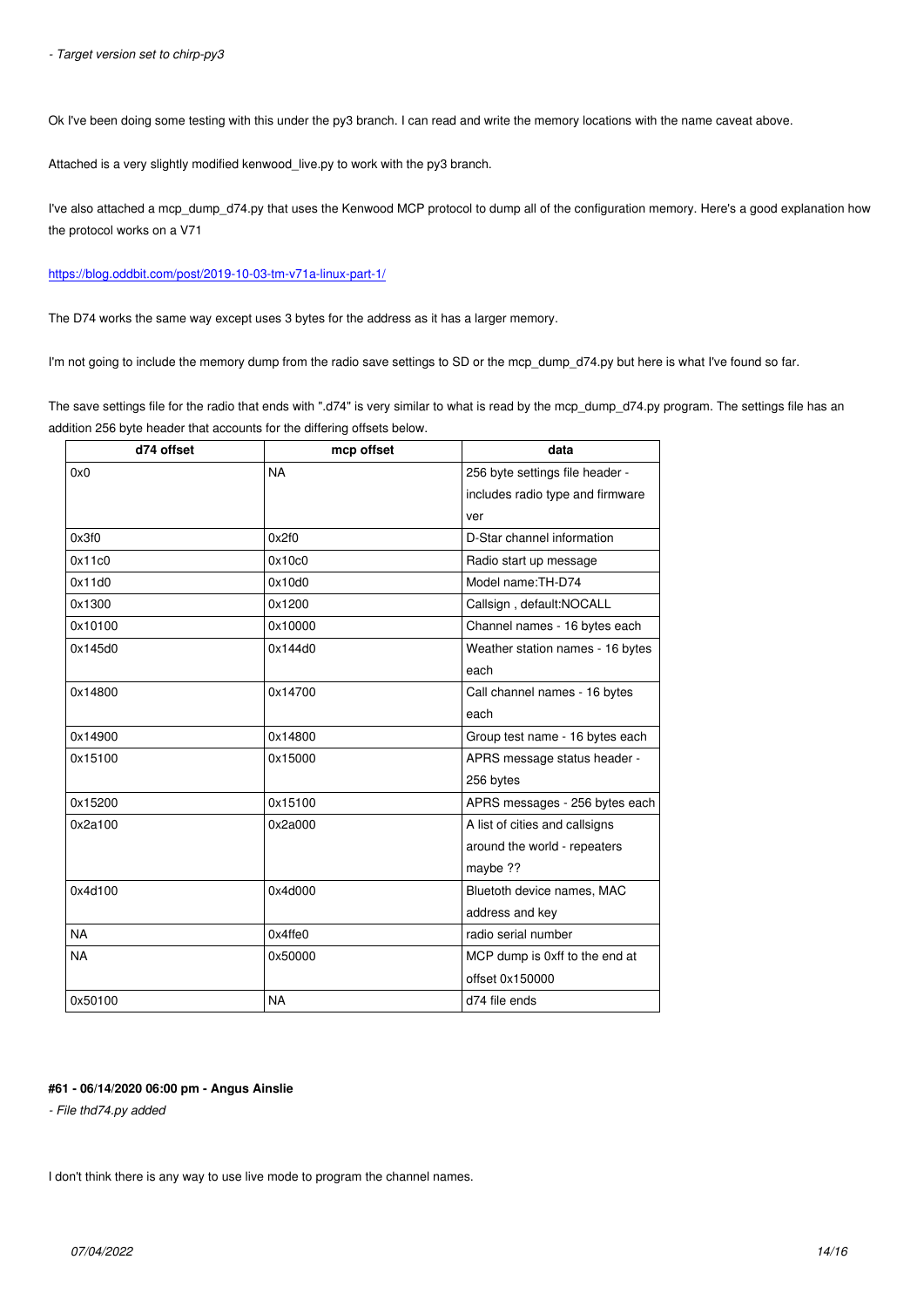*Attaching the driver for now and I'll try to get it merged later.*

### **#62 - 06/14/2020 06:01 pm - Angus Ainslie**

*- File thd72.py added*

# **#63 - 06/14/2020 06:02 pm - Angus Ainslie**

- *Status changed from Feedback to In Progress*
- *Assignee set to Angus Ainslie*
- *% Done changed from 0 to 60*

### **#64 - 06/14/2020 06:04 pm - Angus Ainslie**

*Marius Strom wrote:*

*Bummed we're still not able to manage the D74 through CHIRP, which can manage all my other Kenwood rigs. I'm willing to offer a \$200 paypal bounty to anyone who can get this across the finish line - success criteria being able to update memory banks, including memory names, and DSTAR repeater info into the D74. Any takers?*

*Ok half way there. I'll look into the D-Star changes*

#### **#65 - 06/21/2020 09:26 am - Angus Ainslie**

*- File deleted (thd74.py)*

### **#66 - 06/21/2020 09:32 am - Angus Ainslie**

*- File thd74.py added*

*- File platform.py added*

### *New driver file*

- *more memory fields mapped out*
- *corrected number of memories*
- *better support for modes*
- *better VFO range support*
	- *might work EU with version now and show work unmodified and expanded TX ranges*

### **#67 - 07/15/2020 01:07 pm - David McIntyre**

*https://kk4vcz.com/posts/th-d74-firmware/ full firmware dump*

### **[#68 - 01/03/2021 08:41 pm - Randy Dunl](https://kk4vcz.com/posts/th-d74-firmware/)ap**

*Hi, what is the current status of support for the Kenwood TH-D74A? Thanks.*